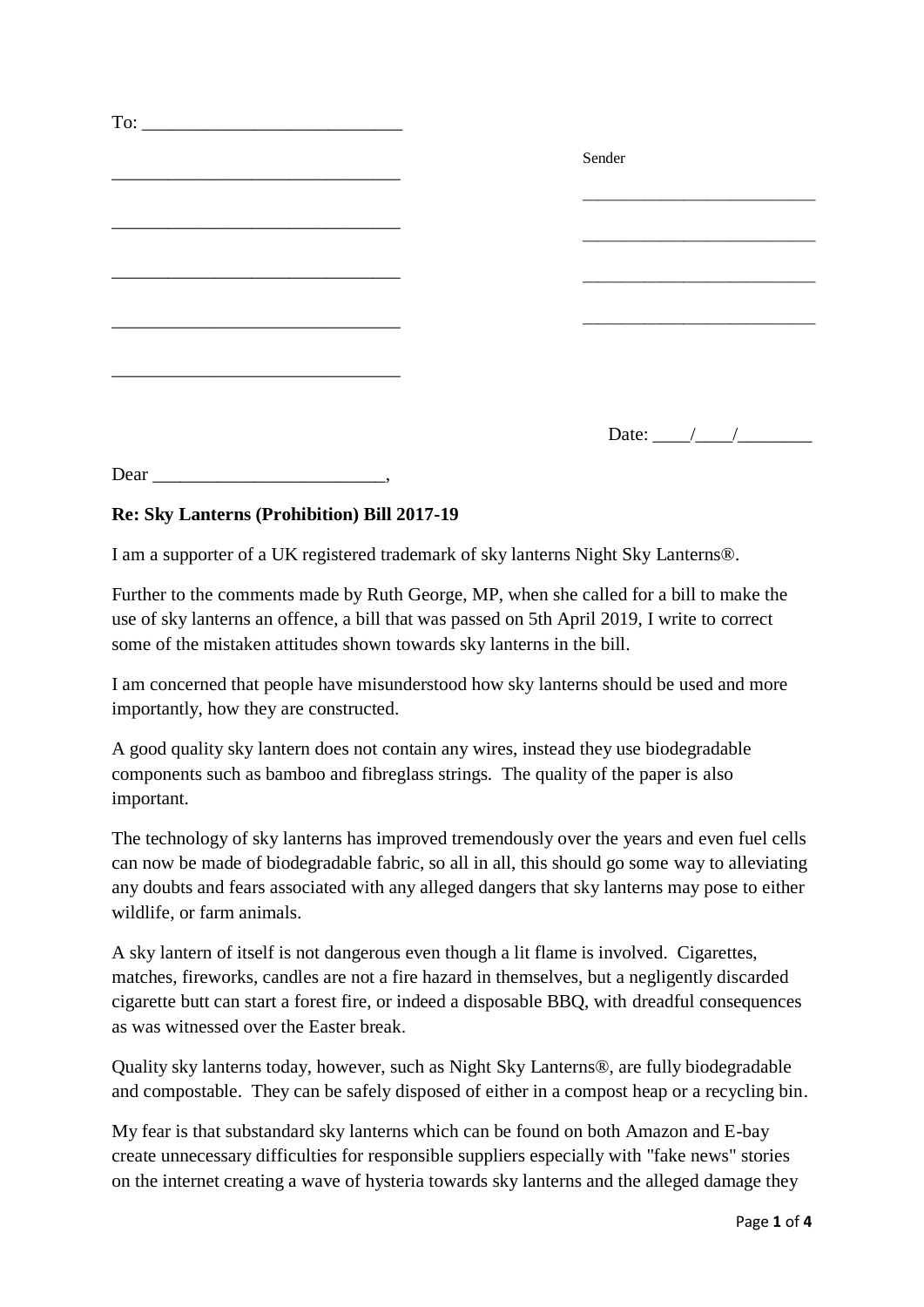cause, when this is just not the case. I worry that in her address to Parliament, Ruth George, MP may have been swayed by some of the disinformation and wild accusations found on the internet and thrust upon sky lanterns, when she referred to "sky lanterns having caused significant fires in recent years, ...".

I would like to take this opportunity to bring to your attention the Code of Practice issued in 2014 (attached to this letter) by the Trading Standards Institute, where they set out the standards and practices that would ensure the safeguarding of wildlife and livestock, and which concludes that

"When used as intended in appropriate conditions and in small numbers, sky lanterns do not constitute a high risk. With a little care and consideration they can be enjoyed safely".

Furthermore, the ADAS reports of 2013 and 2014 which were prepared for DEFRA, point out clearly how to use sky lanterns safely either as an individual or as part of a sky lantern show.

For many years now I have tried to put across my case for the safe use of sky lanterns and have tried, without success to engage with campaigners, MPs, the RSPCA and the NFU. Unless we are all willing to talk and take on board how sky lanterns have improved over the years and how they do not pose an ecological threat to flora and fauna, the mistaken attitudes towards sky lanterns will persist.

I fully understand and support the organisations named above, however their campaigns should be updated to include the most recent information about sky lanterns and should acknowledge that a code of practice for sky lanterns is already in use.

Equally important is the problem of the many badly made and environmentally unfriendly sky lanterns still available on Amazon and E-bay, many of which contain asbestos, and all responsible sky lantern suppliers would be grateful if these products were removed from the UK market place. We are all aware that there are many products, both fake and dangerous, that are available for sale in the UK, such as counterfeit branded goods, like Lego, Hoover, I-Phones to name but a few, and which threaten and damage the reputation of businesses and in the case of cheap and shoddy sky lanterns can threaten the very livelihood, of small businesses in the UK. Counterfeit goods, as we know, also pose a threat to the safety of the users and those around them. We can all recall stories in the news about the exploding vapes and the fires and explosions, they caused.

All sky lantern supporters, appeal to you to reconsider the implementation of any complex regulations for something so simple, gentle and eco-friendly as premium sky lanterns, such as Night Sky Lanterns®.

Instead, I would urge that all local and municipal councils are made aware of the Trading Standards Institute Code of Practice, and ensure that those people wishing to use sky lanterns either personally or as part of a sky lantern show, adhere and comply to the code of practice to ensure that sky lanterns are used safely at all times.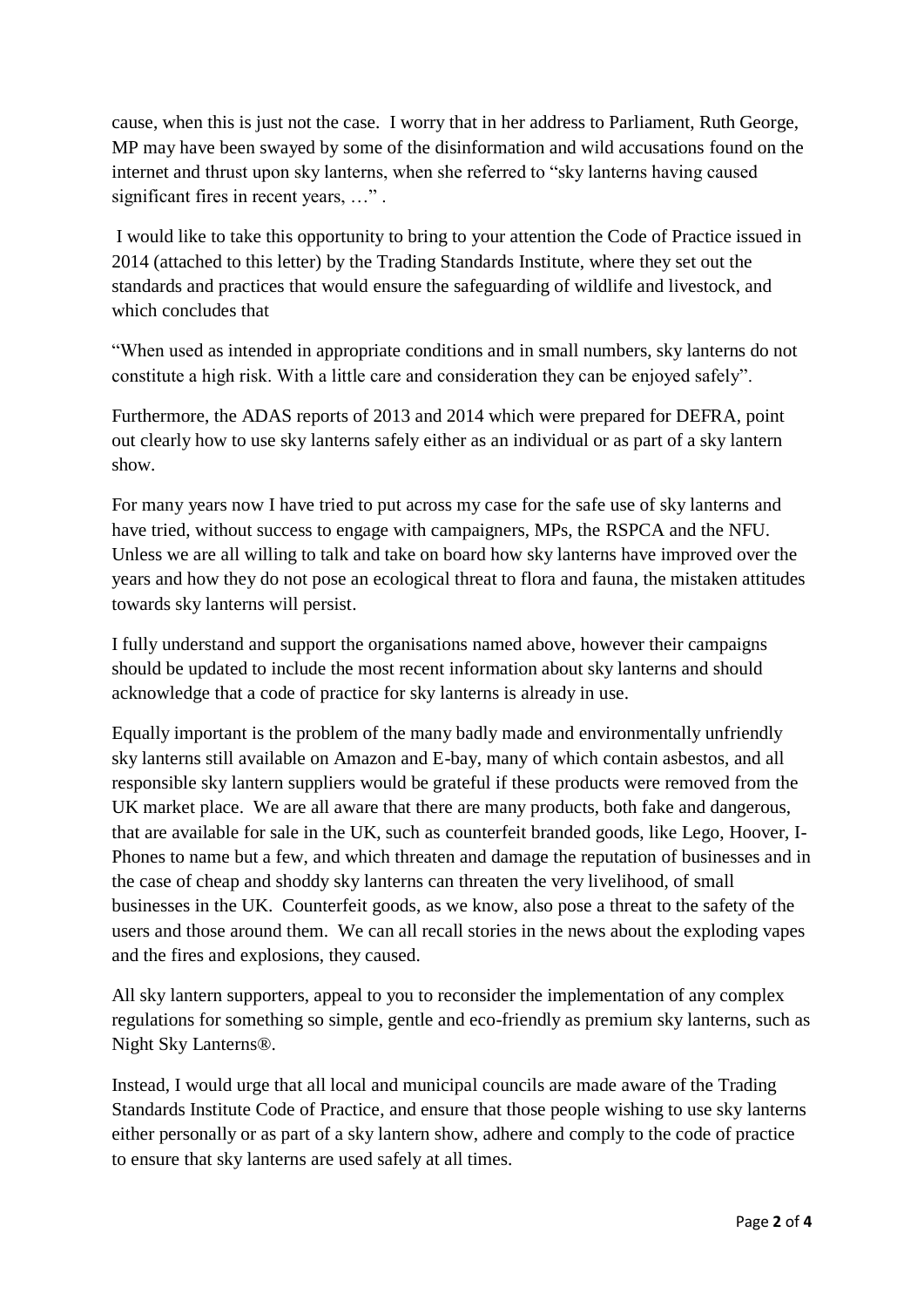I have also included a list of sky lanterns supporters which is published on a link (at the bottom of this letter) and I hope that you too will join this list.

The blog, (www.nightskylanterns.co.uk/blog), also contains additional information about sky lanterns and beautiful photos of events.

I hope to be able to show you that premium sky lanterns are easy to use and as beautiful as they look.

For events with a large number of participants, having first obtained the Civil Aviation Authority's approval, drones can be used not only to monitor the sky lanterns but also to locate the landing places, usually a few miles from the launching point, so that they can collected and that way ensure that they are disposed of either by recycling or composting them.

As with anything in life, sky lanterns should be used responsibly and safely. If the suggestions of the ADAS reports and the Code of Practice from the Trading Standards Institute are followed, sky lanterns are a safe, ecological and beautiful addition to any party, or gathering.

Yours Sincerely,

\_\_\_\_\_\_\_\_\_\_\_\_\_\_\_\_\_\_\_\_\_\_\_\_\_\_\_\_

*References:*

Sky Lanterns Prohibition bill - [https://hansard.parliament.uk/commons/2019-03-](https://hansard.parliament.uk/commons/2019-03-27/debates/0EAB4869-23CB-4422-9EB1-ABA96E1E4B94/SkyLanterns(Prohibition))

[27/debates/0EAB4869-23CB-4422-9EB1-ABA96E1E4B94/SkyLanterns\(Prohibition\)](https://hansard.parliament.uk/commons/2019-03-27/debates/0EAB4869-23CB-4422-9EB1-ABA96E1E4B94/SkyLanterns(Prohibition))

ADAS report - Sky lanterns and helium balloons -

[http://randd.defra.gov.uk/Document.aspx?Document=11133\\_AC0229-DefraWAGReportFinal.pdf](http://randd.defra.gov.uk/Document.aspx?Document=11133_AC0229-DefraWAGReportFinal.pdf) Trading Standards Institute – Code of Practice Sky Lanterns 2014 -

[https://www.nightskylanterns.co.uk/files/Sky\\_lanterns\\_Industry\\_Code\\_of\\_practice\\_final\\_v1\\_2014010](https://www.nightskylanterns.co.uk/files/Sky_lanterns_Industry_Code_of_practice_final_v1_20140108.pdf) [8.pdf](https://www.nightskylanterns.co.uk/files/Sky_lanterns_Industry_Code_of_practice_final_v1_20140108.pdf)

Important information on Sky Lanterns - [https://www.nightskylanterns.co.uk/files/sky-lanterns-report-](https://www.nightskylanterns.co.uk/files/sky-lanterns-report-20190403.pdf)[20190403.pdf](https://www.nightskylanterns.co.uk/files/sky-lanterns-report-20190403.pdf)

Premium Sky Lanterns - Night Sky Lanterns® - [https://www.nightskylanterns.co.uk/10-premium-sky](https://www.nightskylanterns.co.uk/10-premium-sky-lanterns-white-eco-friendly.php)[lanterns-white-eco-friendly.php](https://www.nightskylanterns.co.uk/10-premium-sky-lanterns-white-eco-friendly.php)

Appeal to stop Councils from banning all sky lanterns:

<https://www.nightskylanterns.co.uk/blog/?appeal-to-stop-councils-from-banning-all-sky-lanterns>